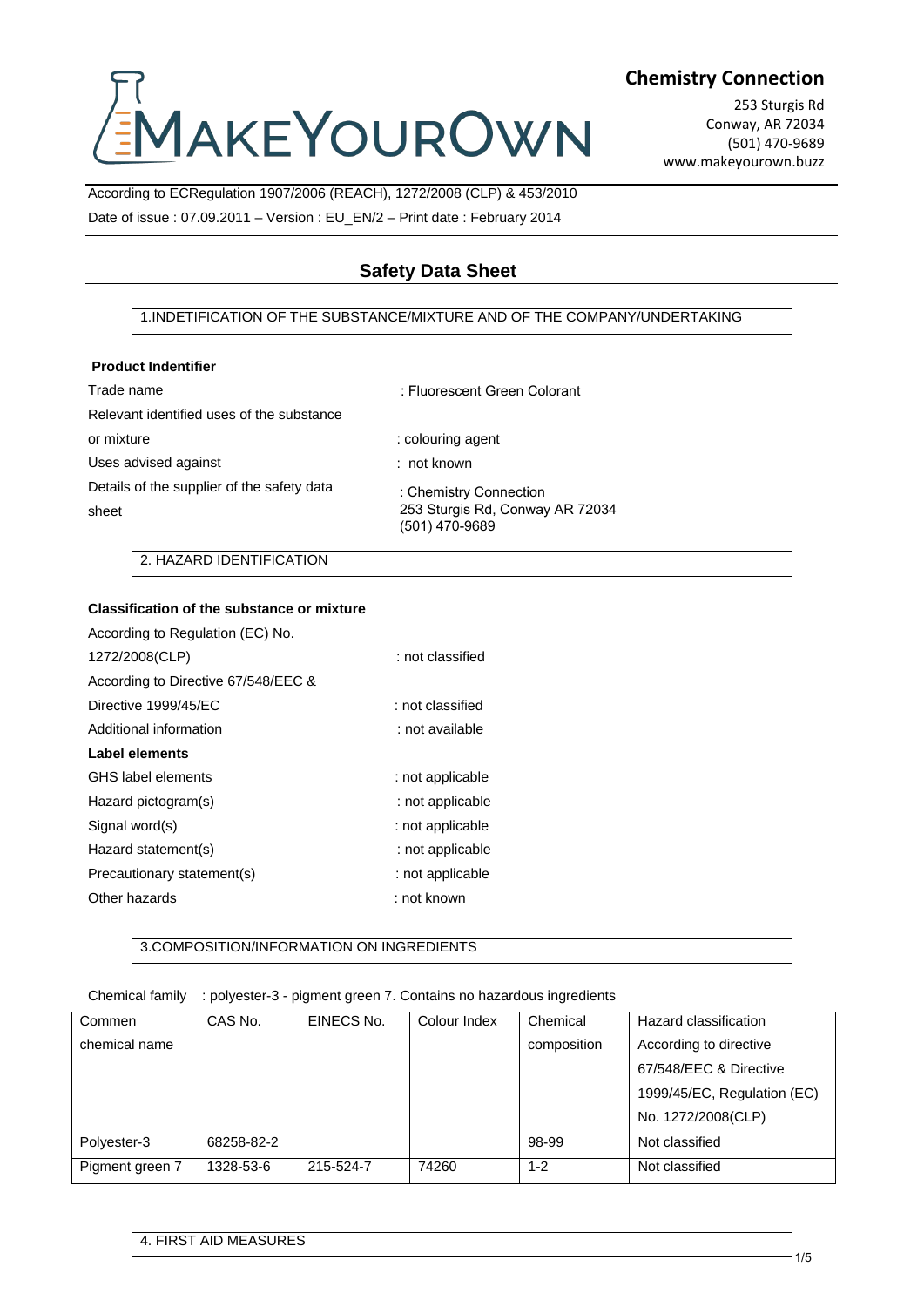# AAKEYOUROWN

# **Chemistry Connection**

253 Sturgis Rd Conway, AR 72034 (501) 470-9689 www.makeyourown.buzz

According to ECRegulation 1907/2006 (REACH), 1272/2008 (CLP) & 453/2010 Date of issue : 07.09.2011 – Version : EU\_EN/2 – Print date : February 2014

#### **Description of first aid measures**

| Inhalation: in case of accident by inhalation                          | : remove causality to fresh air and keep at rest                       |  |
|------------------------------------------------------------------------|------------------------------------------------------------------------|--|
| Skin contact                                                           | : wash affected skin with plenty of water                              |  |
| Eye contact                                                            | : if contact with eyes directly, flush with gently flowing fresh water |  |
|                                                                        | thoroughly; If eye irritation persists, get medical advice/attention   |  |
| Ingestion                                                              | : if ingested, wash out mouth with water, drink milk or egg white      |  |
| Notes to physician                                                     | : no special measures are required                                     |  |
| Most important systems and effects,                                    |                                                                        |  |
| Both acute and delayed                                                 |                                                                        |  |
| Actue                                                                  | : none                                                                 |  |
| Long term (repeated)                                                   | : may cause irritation to the respiratory system. Cough. Increased     |  |
|                                                                        | difficulty in breathing                                                |  |
| Indication of immediate medical attention and special treatment needed |                                                                        |  |
| Recommended                                                            | a. Chest XRay:                                                         |  |
|                                                                        | b. Lung functionality tests                                            |  |

## 5. FIREFIGHTING MEASURES

| <b>Extinguishing media</b>                            |                                                                          |
|-------------------------------------------------------|--------------------------------------------------------------------------|
| Suitable extinguishing media                          | : extinguish with waterspray, foam or dry chemical                       |
| Unsuitable extinguishing media                        | : carbon dioxide                                                         |
| Special hazards arising from the substance or mixture |                                                                          |
| Thermal hazards                                       | : noncombustible. None anticipated                                       |
| Advice for firefighters                               | : fire fighters should wear complete protective clothing including self- |
|                                                       | contained breathing apparatus                                            |

#### 6. ACCIDENTAL RELEASE MEASURES

#### **Personal precautions, protective equipment and emgergency procedures**

| Personal precautions          | : do not breathe dust                                                               |
|-------------------------------|-------------------------------------------------------------------------------------|
| Personal protection equipment | : wear appropriate personal protective equipment, avoid direct contact              |
| In case of emergency          | : a self contained breathing apparatus and suitable protective clothing should      |
|                               | be worn in fire conditions                                                          |
| Environmental precautions     | : do not allow to enter drains, sewers or watercourses                              |
| Methods and material for      |                                                                                     |
| Containment and cleaning up   | : collect mechanically and dispose of according to Section 13. Use vacuum equipment |
|                               | for collecting spilt materials, where practicable                                   |
| Reference to other sections   | : see sections 8 and 13                                                             |
| 7. HANDLING AND STORAGE       |                                                                                     |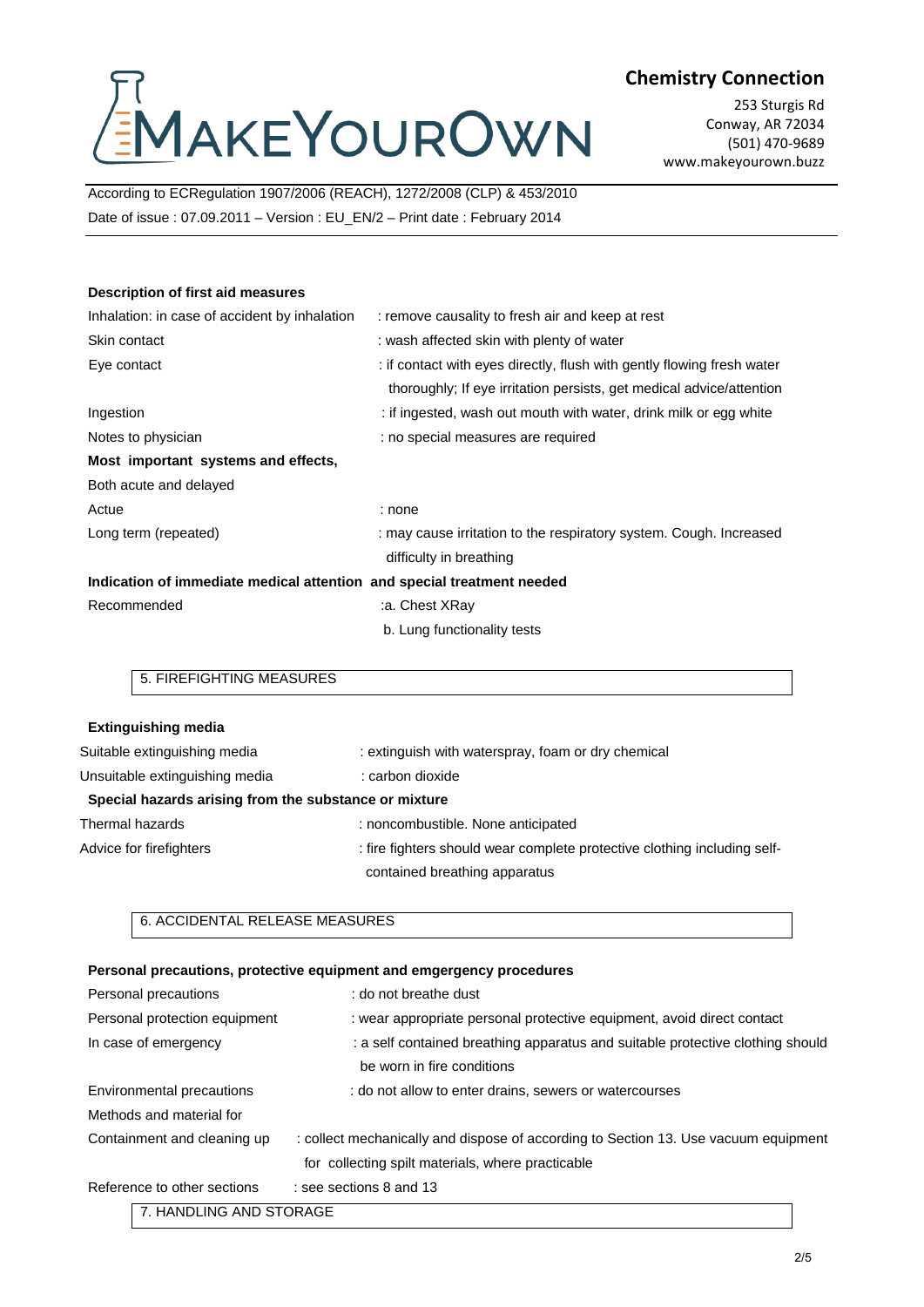# MAKEYOUROWN

**Chemistry Connection**

253 Sturgis Rd Conway, AR 72034 (501) 470-9689 www.makeyourown.buzz

According to ECRegulation 1907/2006 (REACH), 1272/2008 (CLP) & 453/2010 Date of issue : 07.09.2011 – Version : EU\_EN/2 – Print date : February 2014

Precautions for safe handling : avoid breathing dust Conditions for safe storage including any incompatibilities : keep container in a wellventilated place Specific end use(s) : not known

## 8. EXPOSURE CONTROLS / PERSONAL PROTECTION

| Control parameters       | : provide adequate ventilation when using the material and follow the principles of good<br>occupational hygiene to control personal exposures                                     |
|--------------------------|------------------------------------------------------------------------------------------------------------------------------------------------------------------------------------|
| Exposure limit values    | : not known                                                                                                                                                                        |
| <b>Exposure controls</b> |                                                                                                                                                                                    |
|                          | Appropriate engineering controls :provide adequate ventilation to ensure that the occupational exposure limit is not                                                               |
|                          | exceeded. Isolate the dispersive process step away from other operations. This can be                                                                                              |
|                          | achieved by local exhaust ventilation or general ventilation                                                                                                                       |
|                          | Individual protections measures, such as personal protective equipment (PPE)                                                                                                       |
|                          | Hand/eye/face protection : wear gloves, eye protection and an approved dust mask if dust is generated during                                                                       |
| Skin protection          | handling. Goggles giving complete protection to eyes. Dust mask covering nose and mouth<br>apron or other light protective clothing, boots and plastic or synthetic rubber gloves: |
|                          |                                                                                                                                                                                    |

Respiratory protection : dust mask covering nose and mouth

Thermal hazards : none

Environmental exposure controls : avoid dust generation. Avoid accumulation of dust

### 9. PHYSICAL AND CHEMICAL PROPERTIES

| Form                         | : powder                |  |
|------------------------------|-------------------------|--|
| Colour                       | : Green                 |  |
| Odour                        | : Slight aldehyde odour |  |
| рH                           | : not applicable        |  |
| Freezing point, ° C          | : not applicable        |  |
| Specific gravity             | : 1.3                   |  |
| Softening point              | : 270-280 deg C         |  |
| Vapour pressure              | : not applicable        |  |
| Solubility (in water)        | : insoluble             |  |
| Particle size                | $: 1-2 \mu m$           |  |
| 10. STABILITY AND REACTIVITY |                         |  |

| Reactivity                         | : there may be violent or incandescent reaction of the product with metals at high |
|------------------------------------|------------------------------------------------------------------------------------|
|                                    | temperatures (e.g., aluminium; calcium; magnesium; potassium; sodium; zinc;        |
|                                    | lithium)                                                                           |
| Chemical stability                 | : stable under normal conditions                                                   |
| Possibility of hazardous reactions | none :                                                                             |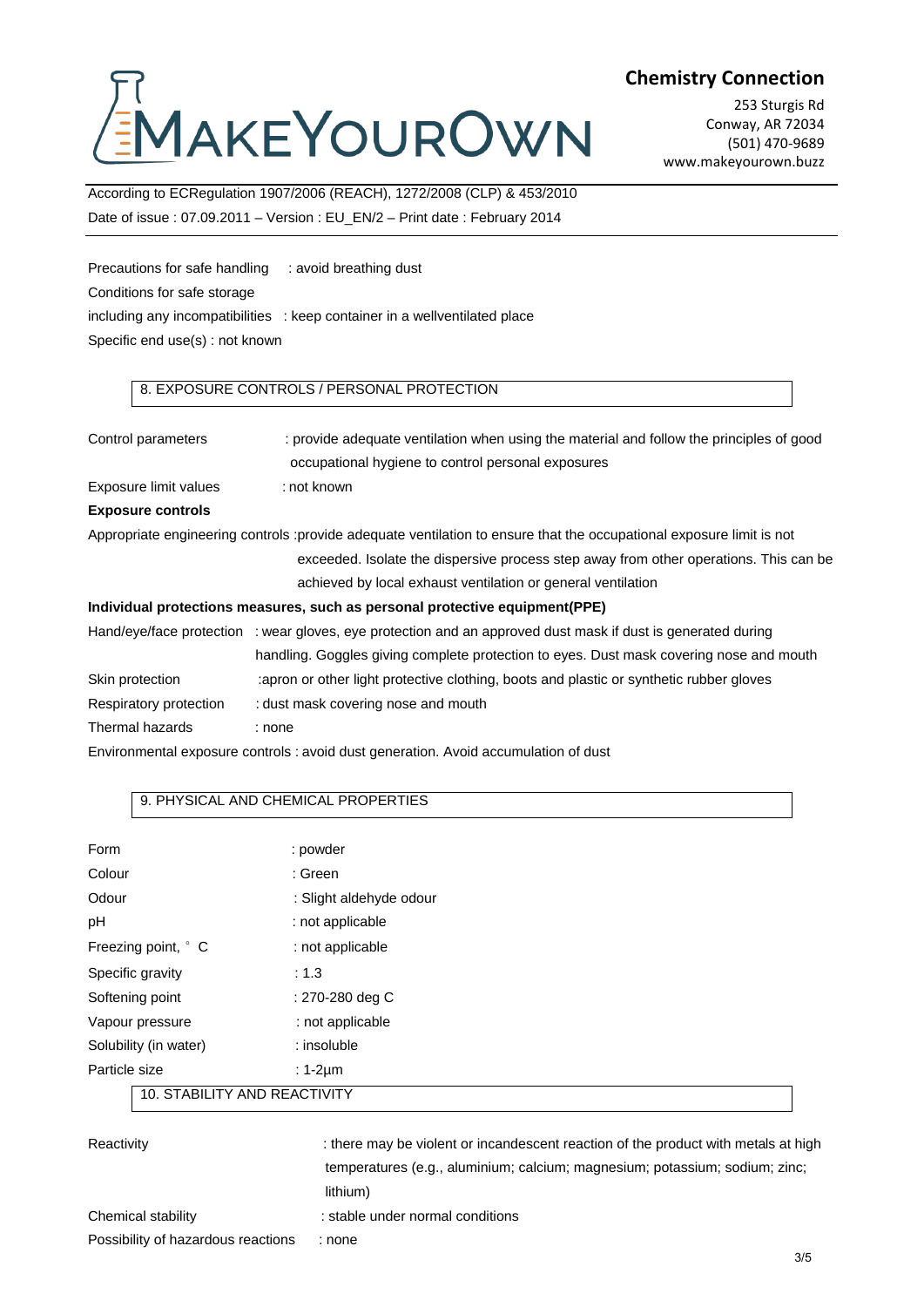# AKEYOUROWN

## **Chemistry Connection**

253 Sturgis Rd Conway, AR 72034 (501) 470-9689 www.makeyourown.buzz

## According to ECRegulation 1907/2006 (REACH), 1272/2008 (CLP) & 453/2010 Date of issue : 07.09.2011 – Version : EU\_EN/2 – Print date : February 2014

| : high temperature                                     |
|--------------------------------------------------------|
| : strongly acidic, strongly alkaline, oxidizing agents |
| : no information available                             |
|                                                        |

## 11. TOXICOLOGICAL INFORMATION

#### **Information on toxicological effects**

This inorganic pigment in general is considered to be practically nontoxic.

| Acute toxicity  | : not available |
|-----------------|-----------------|
| Carcinogenicity | : not available |

### 12. ECOLOGICAL INFORMATION

| Toxicity                                              | : no data                                                                        |  |
|-------------------------------------------------------|----------------------------------------------------------------------------------|--|
| Persistence and degradability                         | : insoluble in water. This product is predicted not to degrade in soil and water |  |
| Bioaccumulative potentiall                            | : no data                                                                        |  |
| Mobility in soil                                      | : not applicable                                                                 |  |
| Results of PBT and vPvB assessment : : not applicable |                                                                                  |  |
| Other adverse effects :                               | : not known                                                                      |  |

#### 13. DISPOSAL CONSIDERATIONS

Waste treatment methods : dispose of contents in accordance with local, state or national legislation

#### 14. TRANSPORT INFORMATION

Not classed as dangerous for transport.

| <b>International Transport Regulations</b>                                 | <b>ADR/RID</b>             | <b>ADN</b>     | <b>IMDG</b>    | <b>ICAO/IATA</b> |
|----------------------------------------------------------------------------|----------------------------|----------------|----------------|------------------|
| UN number                                                                  | Not applicable             | Not applicable | Not applicable | Not applicable   |
| Proper shipping name                                                       | Not applicable             | Not applicable | Not applicable | Not applicable   |
| Transport hazard class(es)                                                 | Not applicable             | Not applicable | Not applicable | Not applicable   |
| Packing group                                                              | Not applicable             | Not applicable | Not applicable | Not applicable   |
| Environmental hazards                                                      | None                       | None           | None           | None             |
| Special precautions for user                                               | None                       | None           | None           | None             |
| Transport in bulk according to Annex II of MARPOL73/78 and<br>The IBC Code | Not applicable             | Not applicable | Not applicable | Not applicable   |
| Hazard label(s)                                                            | Not applicable             |                |                |                  |
| Additional information                                                     | Custom tariff No. 32061900 |                |                |                  |

15.REGULATORY INFORMATION